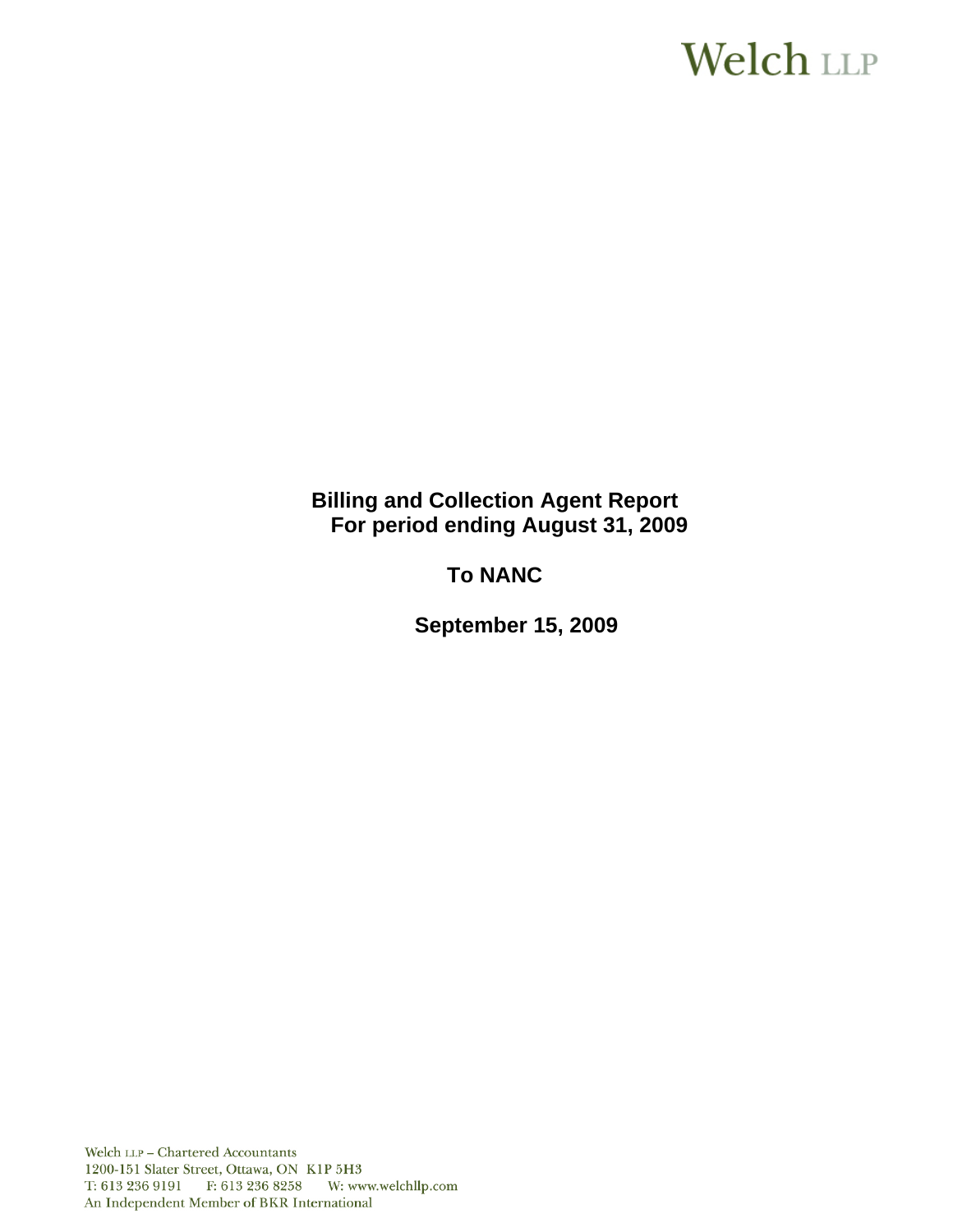## **NANPA FUND STATEMENT OF FINANCIAL POSITION AUGUST 31, 2009**

| <b>Assets</b><br>Cash Balance in bank account                                                      |                  | \$<br>64,690    |
|----------------------------------------------------------------------------------------------------|------------------|-----------------|
| Dreyfus Government Cash Management Fund                                                            |                  | 4,141,000       |
| Receivable from US Carriers                                                                        | 335,110          |                 |
| Receivable from Canada                                                                             |                  |                 |
| Receivable from Caribbean countries                                                                | 2,390<br>231,506 |                 |
| Receivables forwarded to FCC for collection (Over 90 days)<br>Allowance for uncollectible accounts | (310,000)        | 259,006         |
| Interest receivable                                                                                |                  |                 |
| <b>Total assets</b>                                                                                |                  | 4,464,696       |
| Accrued liabilities (see below for makeup)<br>Less:                                                |                  | (683, 380)      |
| <b>Fund balance</b>                                                                                |                  | \$<br>3,781,316 |
| Makeup of Accrued Liabilities (see following page for additional details)                          |                  |                 |
| <b>Welch LLP</b>                                                                                   | 34,753           |                 |
| <b>NEUSTAR Pooling 1K Block Pooling Expenses</b>                                                   | 389,529          |                 |
| <b>NEUSTAR Admin Expenses</b>                                                                      | 245,192          |                 |
| Data Collection Agent - USAC<br><b>External Fund audit</b>                                         | 13,906           |                 |
|                                                                                                    | \$<br>683,380    |                 |
|                                                                                                    |                  |                 |

#### **Other items of note**

During August 2009, the Dreyfus Government Cash Management Fund earned an average rate of return of 0.00%.

A contract for Welch LLP was extended for 6 months from October 1, 2009 to March 31, 2010. Terms and conditions remain the same as the current contract.

The collateralization of the bank accounts will be completed by September 14, 2009.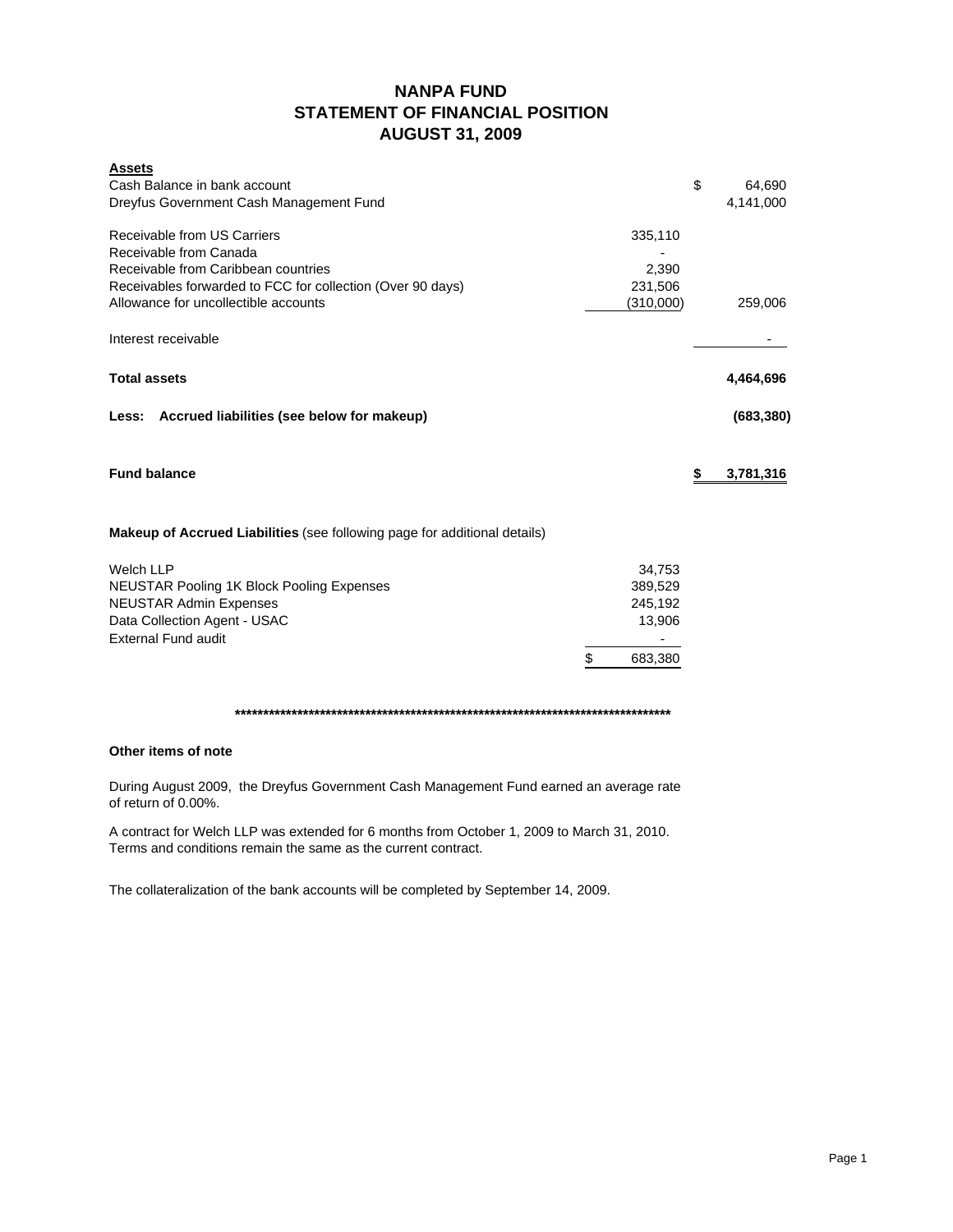#### **NANPA FUND FORECASTED STATEMENT OF CHANGES IN FUND BALANCEJULY 2009 TO AUGUST 2010**

|                                                                     |            | Actual                            |                                   | <b>Budgeted</b>                   |                                   |                                   |                                   |                                   |                                 |                                 |                                 |                               |                               | <b>Estimated</b>              |                                       |                                                                    |                                   |                                   |
|---------------------------------------------------------------------|------------|-----------------------------------|-----------------------------------|-----------------------------------|-----------------------------------|-----------------------------------|-----------------------------------|-----------------------------------|---------------------------------|---------------------------------|---------------------------------|-------------------------------|-------------------------------|-------------------------------|---------------------------------------|--------------------------------------------------------------------|-----------------------------------|-----------------------------------|
|                                                                     |            | Jul-09                            | Aug-09                            | Sep-09                            | Oct-09                            | Nov-09                            | Dec-09                            | Jan-10                            | Feb-10                          | Mar-10                          | Apr-10                          | May-10                        | <b>Jun-10</b>                 | Total                         | <b>Budget</b>                         | Variance between forecasted<br>balance at June 30/10 and<br>budget | Jul-10                            | Aug-09                            |
| Revenue<br><b>International Contributions</b>                       |            |                                   |                                   |                                   |                                   |                                   |                                   |                                   |                                 |                                 |                                 |                               |                               |                               |                                       |                                                                    |                                   |                                   |
| Canada<br>Caribbean countries                                       | (1)<br>(1) | 11,828<br>14,467                  | 5,912                             | 5,912<br>$\overline{\phantom{a}}$ | 5,912                             | 5,912                             | 5,912                             | 5,912                             | 5,912                           | 5,912                           | 5,912                           | 5,912                         |                               | 70,948<br>14,467              | 70,948<br>14,467                      |                                                                    | 5,912<br>14,467                   | 5,912                             |
| <b>Total International Contributions</b>                            |            | 26,295                            | 5,912                             | 5,912                             | 5,912                             | 5,912                             | 5,912                             | 5,912                             | 5,912                           | 5.912                           | 5,912                           | 5,912                         |                               | 85,415                        | 85,415                                |                                                                    | 20,379                            | 5,912                             |
| Domestic Contributions - US carriers                                | (1)        | 1,524,170                         | 151,995                           | 108,738                           | 108,738                           | 108,738                           | 108,738                           | 108,738                           | 108,738                         | 108,738                         | 108,738                         | 108,738                       |                               | 2,654,807                     | 2,487,497                             | 167,310                                                            | 2,730,174                         | 113,064                           |
| Late filing fees for Form 499A                                      | (2)        | 4,550)                            |                                   |                                   |                                   |                                   |                                   |                                   |                                 |                                 |                                 |                               | 115,000                       | 110,450                       | 115,000                               | 4,550                                                              |                                   | $\sim$                            |
| Interest income                                                     | (3)        | 163                               | 246                               | 167                               | 167                               | 167                               | 167                               | 167                               | 167                             | 167                             | 167                             | 167                           | 167                           | 2,079                         | 2,000                                 | 79.00                                                              | 166                               | 166                               |
| <b>Total revenue</b>                                                |            | 1,546,078                         | 158,153                           | 114,817                           | 114,817                           | 114,817                           | 114,817                           | 114,817                           | 114,817                         | 114,817                         | 114,817                         | 114,817                       | 115,167                       | 2,852,751                     | 2,689,912                             | 162,839                                                            | 2,750,719                         | 119,142                           |
| Expenses<br><b>NANPA Administration</b>                             | (4), (8)   | 122,883                           | 122,309                           | 195,530                           | 123,300                           | 123,300                           | 123,300                           | 131,833                           | 131,833                         | 131,833                         | 131,833                         | 131,833                       | 131,833                       | 1,601,620                     | 1,475,600                             | 126,020                                                            | 131,000                           | 122,967                           |
| 1K Block Pooling Administration                                     | (4), (7)   | 189,373                           | 200,156                           | 222,099                           | 188,498                           | 188,498                           | 188,498                           | 188,498                           | 188,498                         | 188,498                         | 188,498                         | 188,498                       | 188,498                       | 2,308,110                     | 2,263,289                             | 44,821                                                             | 188,498                           | 188,936                           |
| pANI                                                                | (9)        |                                   |                                   | 49,998                            | 16,666                            | 16,667                            | 16,667                            | 16,667                            | 16,667                          | 16,667                          | 16,667                          | 16.667                        | 16.667                        | 200,000                       | 200,000                               |                                                                    | 16.666                            | 16,666                            |
| <b>Billing and Collection</b><br>Welch LLP<br>Data Collection Agent | (4)<br>(5) | 19,900<br>4,183                   | 19,900<br>9,456                   | 19,900<br>4,450                   | 19,900<br>4,450                   | 19,900<br>4.450                   | 19,900<br>4,450                   | 19,900<br>4,450                   | 19,900<br>4,450                 | 19,900<br>4.450                 | 19,900<br>4,450                 | 19,900<br>4.450               | 19,900<br>4,450               | 238,800<br>58,139             | 238,800<br>53,400                     | 4,739                                                              | 19,900<br>4,450                   | 19,900<br>4,450                   |
| <b>Annual Operations Audit</b>                                      | (6)        | . .                               |                                   |                                   |                                   |                                   |                                   |                                   | $\sim$                          | $\sim$                          | $\sim$                          |                               | 34,000                        | 34,000                        | 34,000                                |                                                                    |                                   | $\sim$                            |
| <b>Carrier Audits</b>                                               | (10)       |                                   |                                   |                                   |                                   |                                   |                                   |                                   | 700,000                         |                                 |                                 | $\sim$                        | $\overline{\phantom{a}}$      | 700,000                       | 700,000                               |                                                                    |                                   | $\sim$                            |
| Bad debt expense (recovery)                                         | (11)       | 27,606                            |                                   |                                   |                                   |                                   |                                   |                                   |                                 |                                 |                                 |                               | $\sim$                        | 27,606                        | <b>Section</b>                        | 27,606                                                             |                                   |                                   |
| <b>Total expenses</b>                                               |            | 363.945                           | 351,821                           | 491,977                           | 352,814                           | 352,815                           | 352,815                           | 361,348                           | 1,061,348                       | 361,348                         | 361,348                         | 361,348                       | 395,348                       | 5,168,275                     | 4,965,089                             | 203,186                                                            | 360,514                           | 352,919                           |
| Net revenue (expenses)                                              |            | 1,182,133                         | 193,668) (                        | 377,160)                          | 237,997) (                        | 237,998)                          | 237,998)                          | 246,531)                          | 946,531) (                      | 246,531) (                      | 246,531) (                      | 246,531) (                    | 280,181) (                    | $2,315,524$ (                 | $2,275,177$ ) (                       | 40,347)                                                            | 2,390,205 (                       | 233,777)                          |
| Opening fund balance                                                |            | 2,792,851                         | 3,974,984                         | 3,781,316                         | 3,404,156                         | 3,166,159                         | 2,928,161                         | 2,690,163                         | 2,443,632                       | 1,497,101                       | 1,250,570                       | 1,004,039                     | 757,508                       | 2,792,851                     | 1,775,177                             | 17,674                                                             | 477,327                           | 2,867,532                         |
| <b>Closing fund balance</b>                                         |            | 3,974,984                         | 3,781,316                         | 3,404,156                         | 3,166,159                         | 2,928,161                         | 2,690,163                         | 2,443,632                         | 1,497,101                       | 1,250,570                       | 1,004,039                       | 757,508                       | 477,327                       | 477,327 -                     | $500,000 -$                           | 22,673                                                             | 2,867,532                         | 2,633,755                         |
| Fund balance makeup:<br>Contingency<br>Surplus                      |            | 500,000<br>3,474,984<br>3,974,984 | 500,000<br>3.281.316<br>3,781,316 | 500,000<br>2,904,156<br>3,404,156 | 500,000<br>2,666,159<br>3,166,159 | 500,000<br>2,428,161<br>2,928,161 | 500,000<br>2,190,163<br>2,690,163 | 500,000<br>1,943,632<br>2,443,632 | 500,000<br>997.101<br>1,497,101 | 500,000<br>750,570<br>1,250,570 | 500,000<br>504.039<br>1,004,039 | 500,000<br>257,508<br>757,508 | 500,000<br>22,673)<br>477,327 | 500,000<br>22,673)<br>477.327 | 500,000<br><b>Contract</b><br>500,000 |                                                                    | 500,000<br>2,367,532<br>2,867,532 | 500,000<br>2,133,755<br>2,633,755 |
|                                                                     |            |                                   |                                   |                                   |                                   |                                   |                                   |                                   |                                 |                                 |                                 |                               |                               |                               |                                       |                                                                    |                                   |                                   |

#### **Assumptions:**

**(1)** The US carrier contributions for the period from July 2009 to June 2010 and the International carrier revenue is

based upon actual billings The contributions for July 2010 - June 2011 are estimated based on billings for 2009/10.

**(2)** These fees represent the \$100 late filing fee charged to those companies that do not file the Form 499A by the due date.

**(3)** Interest income projections are estimates

**(4)** The expenses for the NANPA Administration, 1K Block Pooling and Welch LLP are based on contracts in force. The contract with Welch LLP expires September 30, 2009.

The expense for Welch LLP for October 2009 to July 2010 is based on the current contract.

**(5)** The expense for the Data Collection Agent is based on estimate of costs by USAC for the 2009 calendar year.

**(6)** The contract for the annual operations audit has been awarded to Ernst & Young. The cost will be \$34,000.

(7) The September forecasted amount includes the forecasted monthly billing of \$188,498 plus change order 5 in the amount of \$33,601

(8) The September forecasted amount includes the forecasted monthly billing of \$123,300 plus the cost of software, hardware and maintenance service in the amount of \$72,230

**(9)** Interim p-ANNI administration is now covered under the new Pooling contract. \$200,000 has been allowed for the cost of permanent

pANI in 2009/10. No change order has been issued.

**(10)** The budget allowed \$700,000 for carrier audits. -

(11) The allowance covers all accounts considered potentially uncollectible at August 31, 2009. This will be covered by the contingency allowance.

#### **Reconciliation of Forecast at June 30, 2010 to Budget**

| Budgeted fund balance at June 30/10 - contingency                                     |            |  |  |  |  |  |  |
|---------------------------------------------------------------------------------------|------------|--|--|--|--|--|--|
|                                                                                       |            |  |  |  |  |  |  |
|                                                                                       |            |  |  |  |  |  |  |
| Increase in fund balance between budget period (March 2009) and June 2009             | 17,674     |  |  |  |  |  |  |
| Additional billings over estimate from budget                                         | 167,310    |  |  |  |  |  |  |
| Late filing fees (reversal) for Form 499A - 2009                                      | (4, 550)   |  |  |  |  |  |  |
| Additional interest earned to date compared to budget                                 | 79         |  |  |  |  |  |  |
| NANP Admin - difference between budget and actual contact awarded after budget period | (126, 020) |  |  |  |  |  |  |
|                                                                                       |            |  |  |  |  |  |  |
| NANP - change orders                                                                  |            |  |  |  |  |  |  |
|                                                                                       |            |  |  |  |  |  |  |
| Data Collection fees - Adjustment to actual from budget                               | (4, 739)   |  |  |  |  |  |  |
| Bad debts (recovery) not budgeted for                                                 | (27, 606)  |  |  |  |  |  |  |
| <b>Annual Operations Audit</b>                                                        |            |  |  |  |  |  |  |
| Unexpended budget for carrier audits not performed in 2009/10 budget year             |            |  |  |  |  |  |  |
| Cost of permanent pANI not expended                                                   |            |  |  |  |  |  |  |
| Pooling change orders                                                                 | (44, 821)  |  |  |  |  |  |  |
| Fund balance at June 30/09                                                            | 477.327    |  |  |  |  |  |  |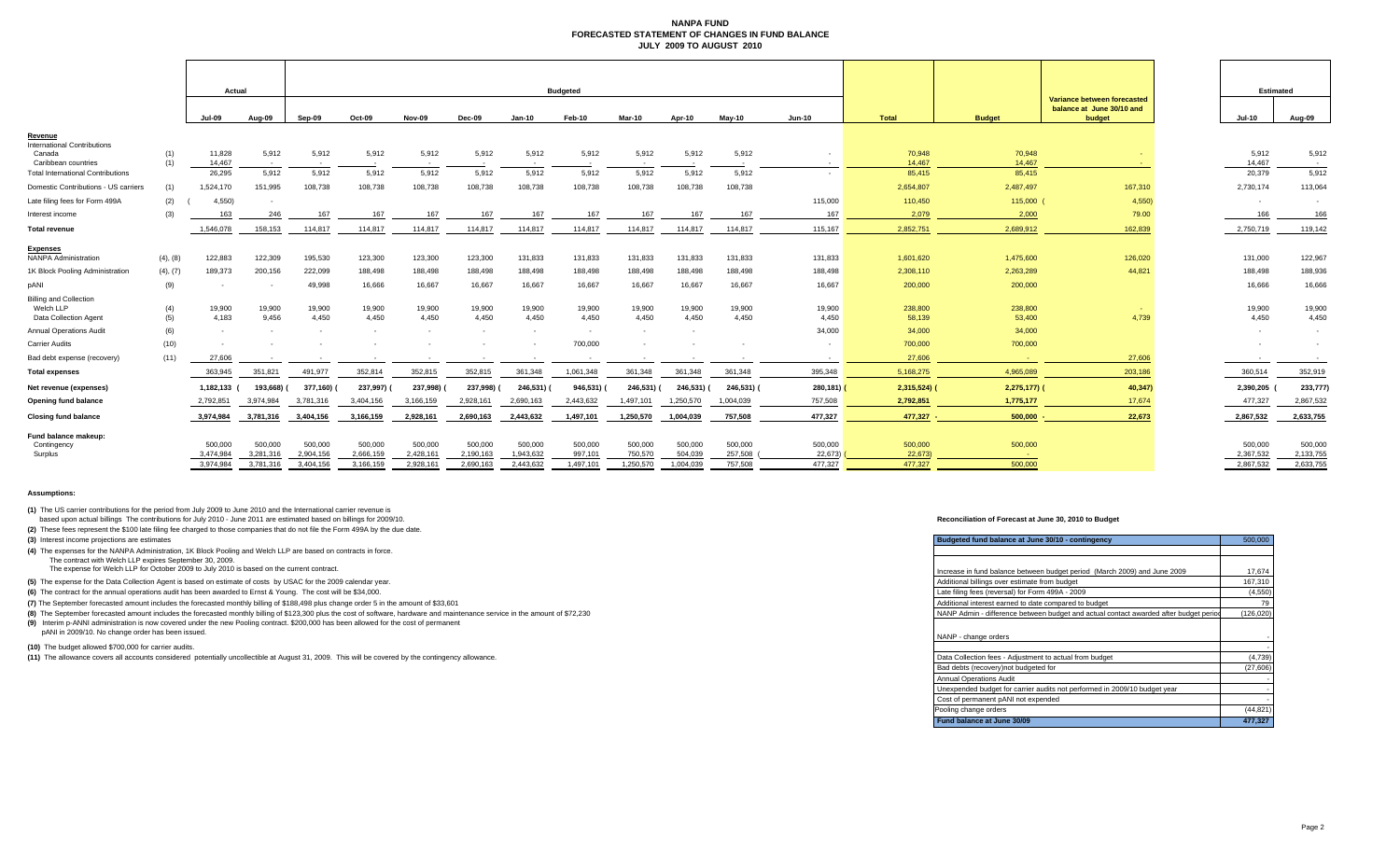#### **NANPA FUNDCURRENT AND FORECASTED LIABILITIES**

|                                                                                                                                               |          |                                                        | Current |         |         |         |         |                          |           |                          |
|-----------------------------------------------------------------------------------------------------------------------------------------------|----------|--------------------------------------------------------|---------|---------|---------|---------|---------|--------------------------|-----------|--------------------------|
|                                                                                                                                               |          |                                                        | Aug-09  | Sep-09  | Oct-09  | Nov-09  | Dec-09  | <b>Jan-10</b>            | Feb-10    | Mar-10                   |
| <b>NEUSTAR - NANPA Administration contract</b><br>- Authorization by the FCC has not been received for payment                                |          |                                                        | 245,192 | 195,530 | 123,300 | 123,300 | 123,300 | 131,833                  | 131,833   | 131,833                  |
| <b>July 2009</b><br>August 2009                                                                                                               | \$<br>\$ | 122,883<br>122,309<br>245,192                          |         |         |         |         |         |                          |           |                          |
|                                                                                                                                               |          |                                                        |         |         |         |         |         |                          |           |                          |
| <b>NEUSTAR - Block Pooling contract</b>                                                                                                       |          |                                                        | 389,529 | 222,099 | 188,498 | 188,498 | 188,498 | 188,498                  | 188,498   | 188,498                  |
| - Authorization by the FCC has not been received for payment<br><b>July 2009</b><br>August 1-14, 209<br>August 15-31, 2009<br>Change order #7 | \$<br>\$ | 189,373<br>94,686.87<br>94,248.94<br>11,220<br>389,529 |         |         |         |         |         |                          |           |                          |
| Welch LLP - Billing & Collection Agent<br>- Authorization by the FCC has not been received for payment                                        |          |                                                        | 34,753  | 19,900  | 19,900  | 19,900  | 19,900  | 19,900                   | 19,900    | 19,900                   |
| <b>July 2009</b><br>August 2009                                                                                                               | \$       | 19,900<br>14,853                                       |         |         |         |         |         |                          |           |                          |
|                                                                                                                                               | \$       | 34,753                                                 |         |         |         |         |         |                          |           |                          |
| <b>USAC - Data Collection Agent</b>                                                                                                           |          |                                                        | 13,906  | 4,450   | 4,450   | 4,450   | 4,450   | 4,450                    | 4,450     | 4,450                    |
| - Payment authorized by the FCC on July 2/09, received by Welch July 30/09                                                                    |          |                                                        |         |         |         |         |         |                          |           |                          |
| <b>June 2009</b>                                                                                                                              | 4,233    |                                                        |         |         |         |         |         |                          |           |                          |
| - Authorization by the FCC has not been received for payment                                                                                  |          |                                                        |         |         |         |         |         |                          |           |                          |
| <b>July 2009</b>                                                                                                                              |          | 9,456                                                  |         |         |         |         |         |                          |           |                          |
| August 2009 (estimate)                                                                                                                        | \$       | 4,450<br>13,906                                        |         |         |         |         |         |                          |           |                          |
|                                                                                                                                               |          |                                                        |         |         |         |         |         |                          |           |                          |
| <b>Carrier audits</b>                                                                                                                         |          |                                                        |         |         |         |         |         | $\overline{\phantom{a}}$ | 700,000   | $\overline{\phantom{a}}$ |
| Ernst & Young LLP- Annual operations audit                                                                                                    |          |                                                        |         |         |         |         |         |                          |           |                          |
| <b>NEUSTAR - pANI administration</b>                                                                                                          | \$       |                                                        |         | 49,998  | 16,666  | 16,667  | 16,667  | 16,667                   | 16,667    | 16,667                   |
| <b>Total</b>                                                                                                                                  |          |                                                        | 683,380 | 491,977 | 352,814 | 352,815 | 352,815 | 361,348                  | 1,061,348 | 361,348                  |